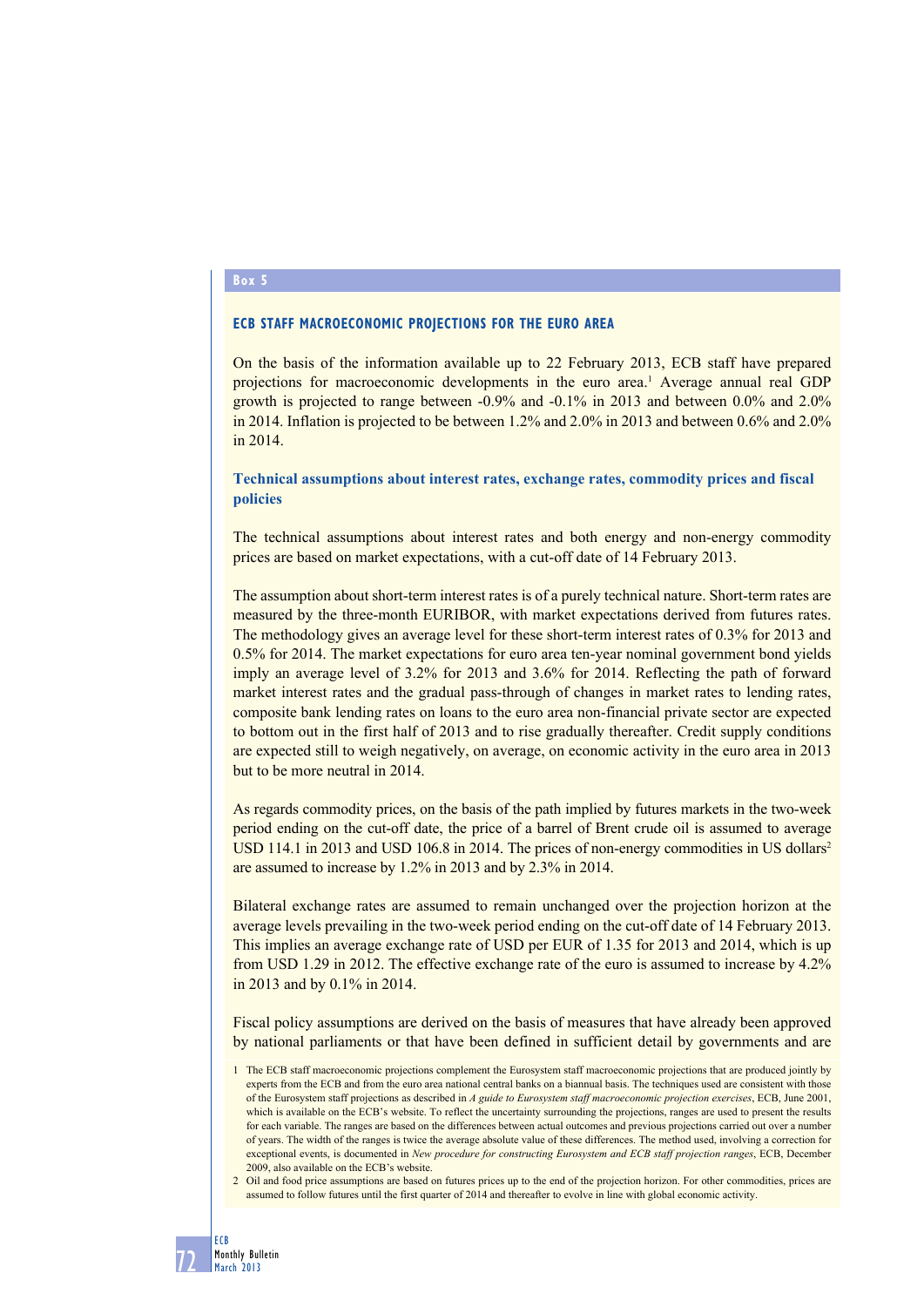## **Economic and monetary developments**

Output, demand and the labour market

likely to pass the legislative process. While substantial consolidation measures, including both tax increases and cuts in expenditure, have been implemented or are expected to be implemented in 2013, the assumptions for 2014 so far include only very limited fiscal consolidation measures.

# **Projections for the international environment**

World real GDP growth (excluding the euro area) is projected to pick up gradually over the projection horizon, rising slightly from 3.7% in 2012 to 3.8% in 2013 and further to 4.4% in 2014. The expectation of this gradual pick-up is backed up by PMI surveys (outside the euro area), which have risen towards their long-term averages in recent months, thereby signalling an improvement in business sentiment. In addition, global financial market conditions have improved further as evidenced by rising stock market prices, lower financial market volatility and the reduction of key financial market spreads. However, the medium-term outlook for the key advanced economies continues to be constrained. Notwithstanding the progress made in rebalancing private sector debt, the level of households' indebtedness remains elevated in the advanced economies, while the need for tighter fiscal policies should dampen growth prospects in the coming years. At the same time, growth in emerging economies is projected to remain robust. Broadly in line with the global growth outlook, euro area foreign demand is expected to grow by 3.5% in 2013 and 6.3% in 2014, after 3.2% in 2012.

# **Real GDP growth projections**

Euro area real GDP fell by 0.6% in the fourth quarter of 2012, following a decline of 0.1% in the third quarter and of 0.2% in the second quarter. Euro area domestic demand declined significantly in the fourth quarter of the year, with both private consumption and investment dropping. Exports also fell, reflecting the weakness of trade developments observed at the end of last year.

Looking ahead, real GDP growth is expected to stabilise during the first half of the year and to recover gradually from the second half of 2013 onwards. In 2013, a gradual pick-up in export growth – supported by more favourable external demand developments, only partly offset by losses in competitiveness due to the strengthening of the euro  $-$  is likely to provide a positive stimulus to growth. The recovery is also expected to be supported by a favourable impact on domestic private demand of the accommodative monetary policy stance, as well as by the favourable impact on real disposable income of a decline in inflation, which in turn is driven partly by the appreciation of the euro and partly by the assumed weakening of commodity prices. However, the weakness of domestic demand, stemming from still overall low levels of sentiment and from the remaining deleveraging and fiscal consolidation needs in some countries, is expected to persist, with domestic demand recovering only gradually over the projection horizon. Overall, the projected recovery remains subdued by historical standards, resulting in a negative output gap over the whole projection horizon. In annual terms, real GDP is expected to grow by between -0.9% and -0.1% in 2013 and between 0.0% and 2.0% in 2014.

Considering the demand components in more detail, extra-euro area export growth is projected to gain momentum during the course of 2013 and beyond. This outlook is supported by the gradual strengthening of euro area foreign demand, although it is projected to be partly moderated by losses in competitiveness on account of the strengthening of the euro. Business investment, after likely dropping in the last quarter of 2012, is projected to weaken somewhat further in the first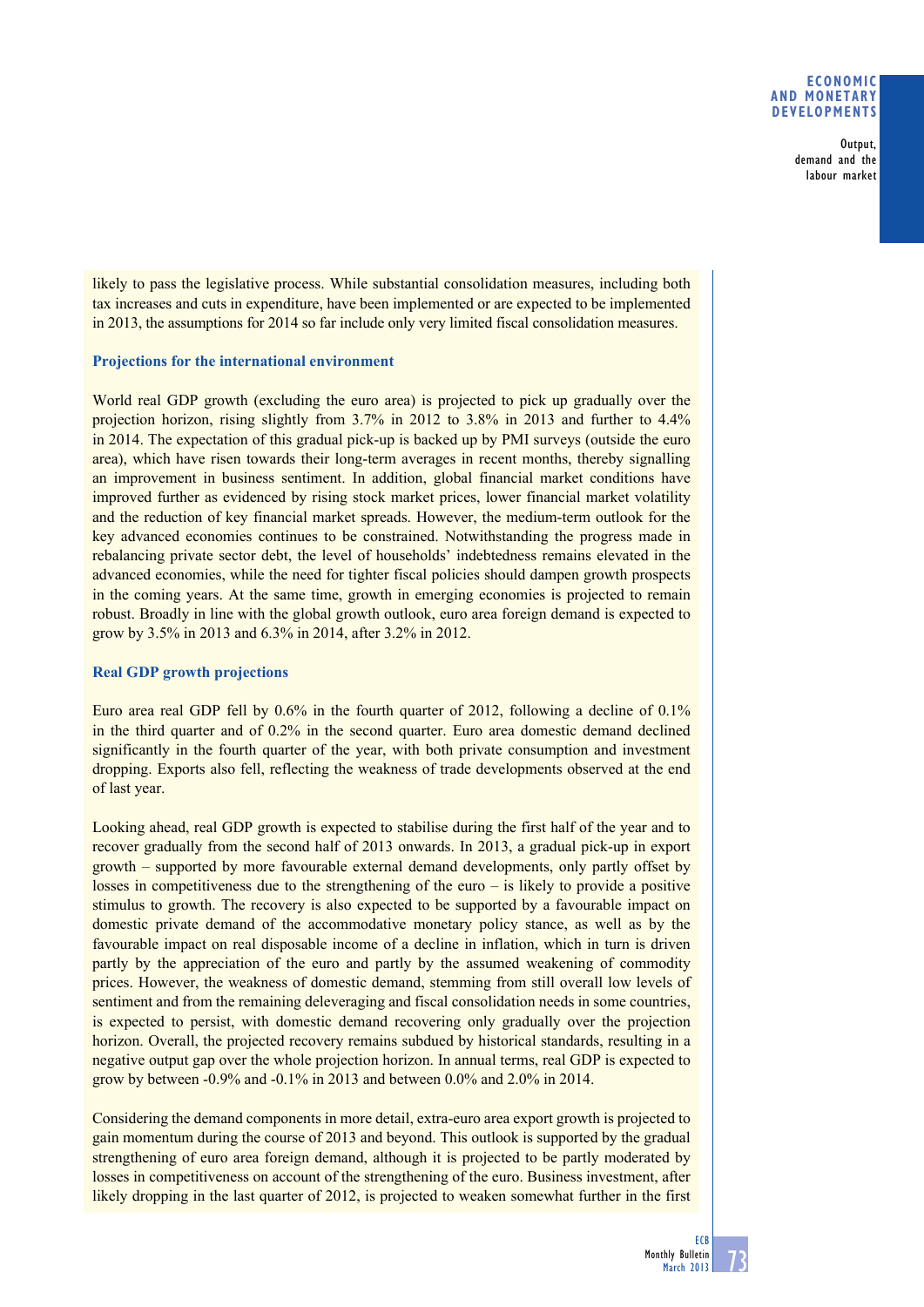#### **table a macroeconomic projections for the euro area**

| (average annual percentage changes) $^{(1)}$ |        |               |              |
|----------------------------------------------|--------|---------------|--------------|
|                                              | 2012   | 2013          | 2014         |
| <b>HICP</b>                                  | 2.5    | $1.2 - 2.0$   | $0.6 - 2.0$  |
| Real GDP                                     | $-0.5$ | $-0.9 - -0.1$ | $0.0 - 2.0$  |
| Private consumption                          | $-1.2$ | $-1.3 - -0.3$ | $-0.3 - 1.5$ |
| Government consumption                       | 0.0    | $-0.9 - -0.1$ | $-0.4 - 1.2$ |
| Gross fixed capital formation                | $-4.0$ | $-3.8 - -1.0$ | $-0.9 - 3.5$ |
| Exports (goods and services)                 | 2.9    | $-1.3 - 3.5$  | $0.8 - 7.8$  |
| Imports (goods and services)                 | $-0.7$ | $-2.1 - 2.3$  | $1.0 - 7.2$  |

1) The projections for real GDP and its components refer to working day-adjusted data. The projections for imports and exports include intra-euro area trade.

half of 2013, owing to still relatively weak levels of sentiment, low capacity utilisation, fragile demand prospects and adverse credit supply conditions in some countries. Having reached historically very low levels, as a share of GDP, business investment is projected to pick up from the second half of 2013, supported by the gradual strengthening in domestic and external demand and by the very low level of interest rates. Residential investment is expected to decline further in the coming quarters as a result of weak growth in disposable income, still fragile and only tentatively recovering consumer sentiment and further adjustment needs in the housing markets in some countries. These adverse impacts are expected to more than offset the effect of the relative attractiveness of housing investment in some other countries, where residential investment is supported by historically low mortgage rates. Government investment is expected to decline throughout the projection horizon due to the expected fiscal consolidation measures in several euro area countries.

Private consumption fell in the fourth quarter of 2012. This likely reflected a sharp decrease in real disposable income, only partly offset by a decline in the saving ratio as households tried to smooth consumption. Private consumption is expected to decline further in the first half of 2013 and to recover mildly during the second half of the year, broadly reflecting the pattern of real disposable income growth. In 2014, private consumption growth is projected to gain momentum owing to a pick-up in labour income as labour market conditions improve and as the adverse impact of fiscal consolidation measures recedes. However, a rise in the saving ratio – reflecting persistently high unemployment rates and the need to reduce household indebtedness – is expected to dampen the recovery of private consumption in 2014. Government consumption is projected to decline in 2013 due to fiscal consolidation efforts and to increase modestly in 2014.

Extra-euro area imports are projected to rebound from their recent weakness during the course of 2013 and beyond, reflecting the gradual recovery of total demand. With stronger growth in exports than in imports, net trade is expected to contribute positively to GDP growth over the projection horizon, although to a lesser extent than in 2012. The current account surplus is expected to increase over the projection horizon owing to an increasing trade surplus.

#### **Price and cost projections**

The headline HICP inflation rate, which in February 2013 stood at 1.8% according to Eurostat's flash estimate, is expected to fall further in the course of 2013, following the projected strong decline in the annual rates of energy price inflation and, to a lesser extent, food price inflation, from the elevated levels reached in 2012. The projected drop in energy price inflation partly

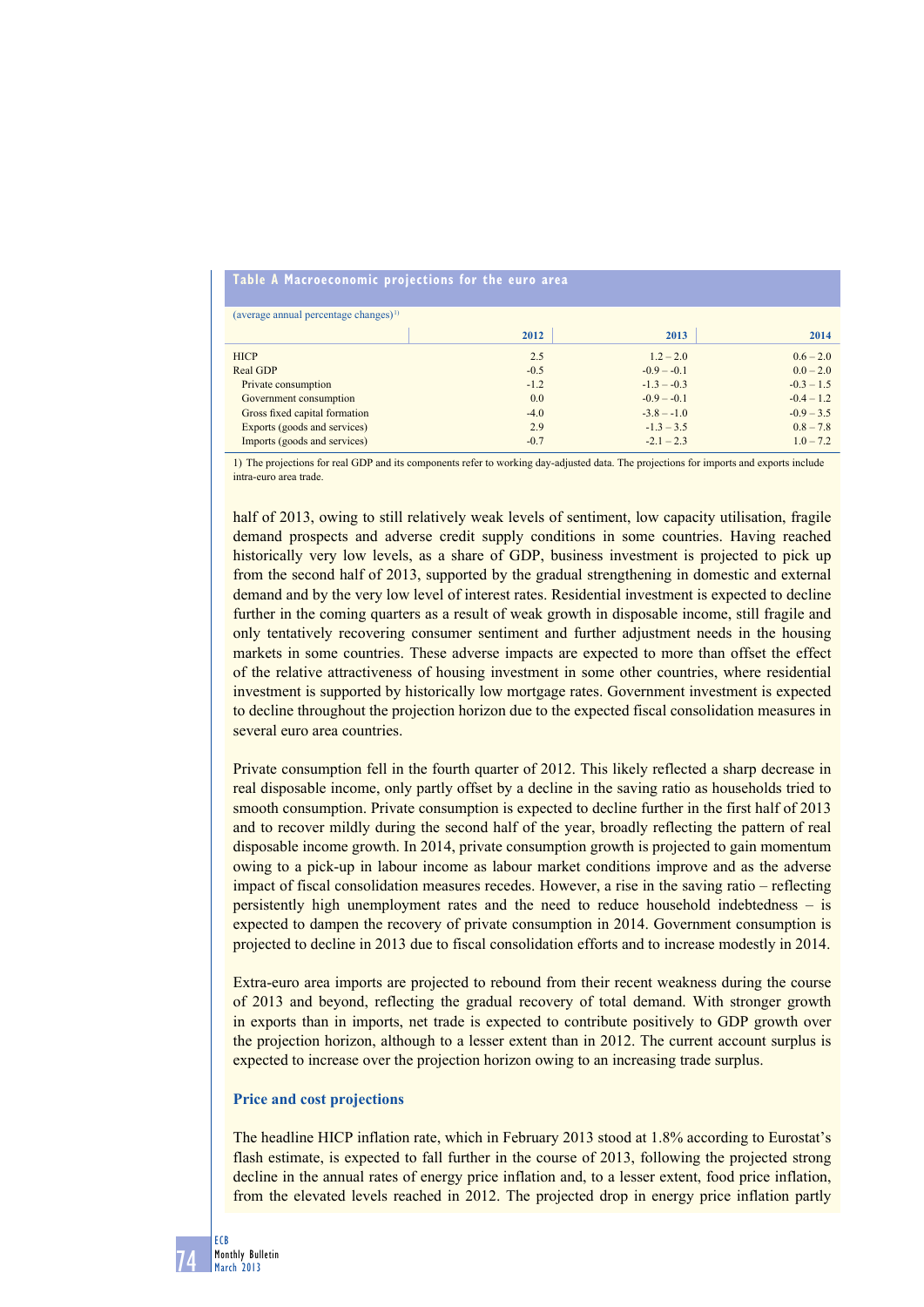### **Economic and monetary developments**

Output, demand and the labour market

reflects downward base effects from the expected fading away of the impact of past increases in oil prices, as well as their assumed gradual decline over the projection horizon. Similarly, the projected decline in food price inflation reflects downward base effects, as the impact of past increases fades away, and the assumption that international and European food commodity prices ease somewhat over

| Table B Comparison with the December 2012<br>projections |                            |                            |  |  |
|----------------------------------------------------------|----------------------------|----------------------------|--|--|
| (average annual percentage changes)                      |                            |                            |  |  |
|                                                          | 2013                       | 2014                       |  |  |
| Real GDP – December 2012                                 | $-0.9 - 0.3$               | $0.2 - 2.2$                |  |  |
| Real GDP - March 2013                                    | $-0.9 - -0.1$              | $00 - 20$                  |  |  |
| $HICP - December 2012$<br>$HICP - March 2013$            | $1.1 - 2.1$<br>$1.2 - 2.0$ | $0.6 - 2.2$<br>$0.6 - 2.0$ |  |  |

the projection horizon. HICP inflation excluding food and energy is projected to ease marginally in 2013, reflecting the appreciation of the euro and subdued economic developments. This measure of inflation is projected to edge up only slightly in 2014, reflecting the modest recovery of activity. In annual average terms, HICP inflation is projected to decline from 2.5% in 2012 to between 1.2% and 2.0% in 2013 and further to between 0.6% and 2.0% in 2014.

In more detail, external price pressures have eased in recent months due to the appreciation of the euro. The annual growth rate of the import deflator is projected to fall in 2013, before stabilising slightly in 2014, as the downward impact of the stronger exchange rate of the euro is assumed to fade away. Turning to domestic price pressures, the annual growth rate of compensation per employee is expected to remain subdued in 2013 and 2014 on account of the weakness of the labour market situation. Taking into account the projected fall in consumer price inflation, real compensation per employee is projected to increase gradually over the projection horizon, following declines in 2011 and 2012. Unit labour cost growth is projected to remain relatively elevated in 2013, as productivity growth will be substantially weaker than wage growth. As productivity growth is expected to pick up in 2014, reflecting a faster recovery in activity than in employment, unit labour cost growth is expected to decline. The profit margin indicator, calculated as the ratio of the GDP deflator at basic prices to unit labour costs, is expected to fall somewhat further in 2013, following a stronger decline in 2012, compensating for the relatively strong increase in unit labour costs. Thereafter, lower unit labour cost growth and gradually improving economic conditions are expected to support a recovery in profit margins. As part of fiscal consolidation plans, increases in administered prices and indirect taxes are expected to make a relatively large contribution to HICP inflation in 2013 and in 2014, even if this consolidation is slightly smaller than in 2012.

# **Comparison with the December 2012 staff projections**

Compared with the Eurosystem staff macroeconomic projections published in the December 2012 issue of the Monthly Bulletin, the upper end of the range for real GDP growth in the euro area for 2013 has been revised downwards. This revision mostly reflects the weak outcome of real GDP in the fourth quarter of 2012, which implies a mechanically more negative carry-over effect into the average annual growth rate for 2013. However, the quarterly growth profile for 2013 is broadly unrevised. The range for average annual real GDP growth in 2014 has been revised slightly downwards. With regard to HICP inflation, the projection range for 2013 is somewhat narrower. For 2014, the upper end of the range is slightly lower than in the December 2012 projection, mainly reflecting the impact of the stronger exchange rate of the euro.